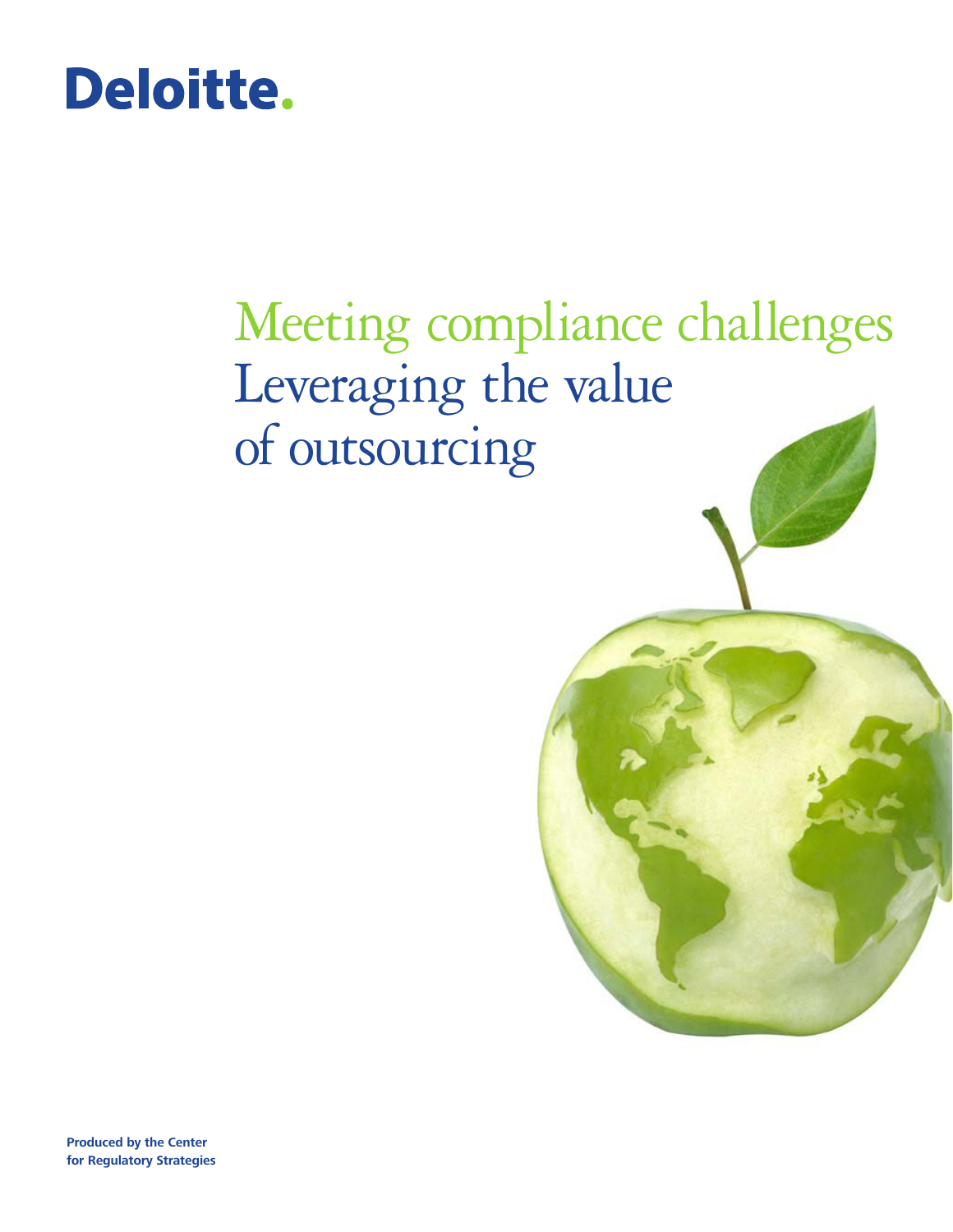### **Contents**

| <b>Executive summary</b>                                  | 3  |
|-----------------------------------------------------------|----|
| What is compliance outsourcing?                           | 4  |
| What drives compliance outsourcing?                       | 6  |
| What is the business case for compliance outsourcing?     | 8  |
| How should organizations approach compliance outsourcing? | 9  |
| <b>Contacts</b>                                           | 11 |
|                                                           |    |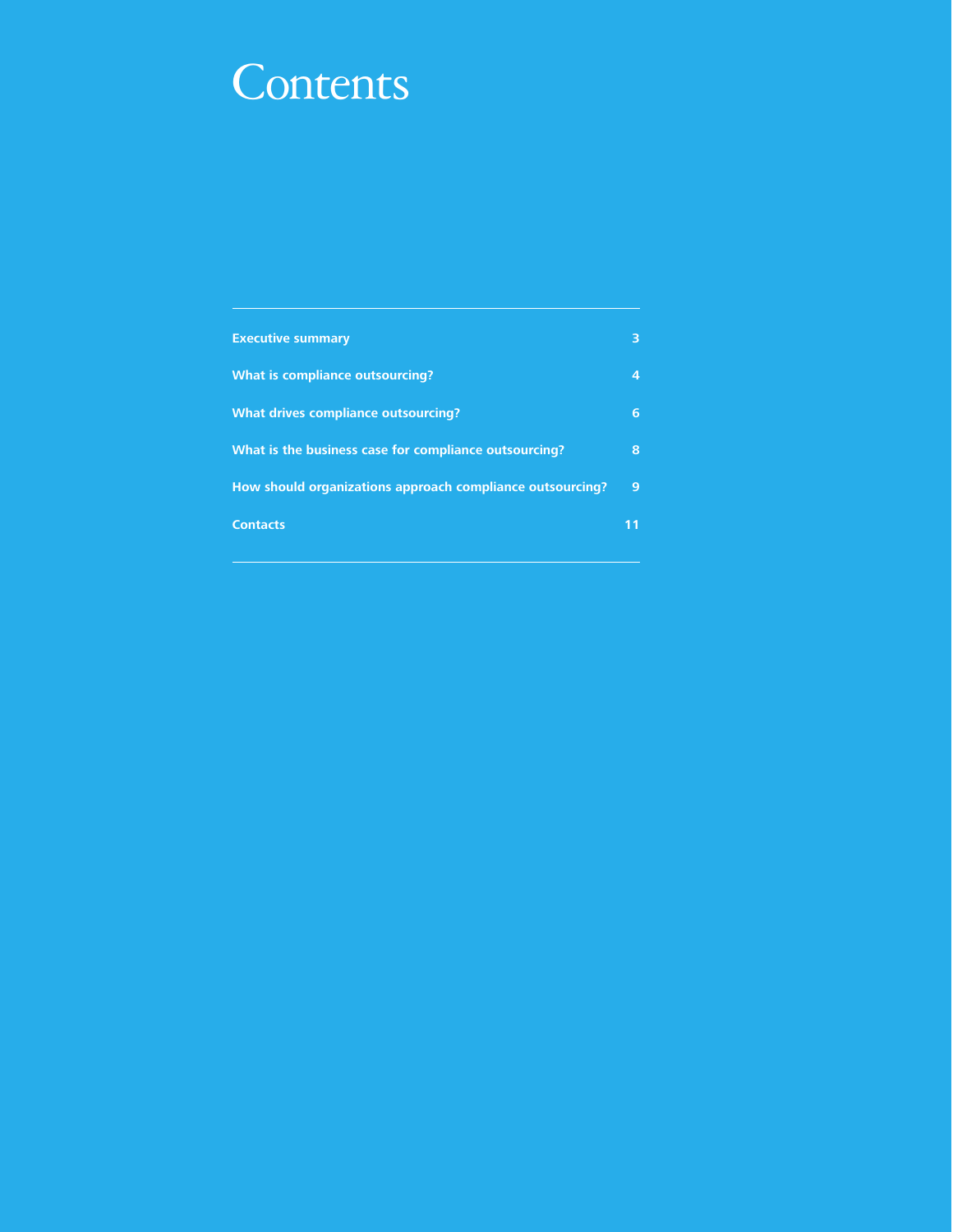### Executive summary

Demands on compliance functions are rapidly increasing, and so are the risks associated with failing to meet these demands. An organization's risks for non-compliance with regulatory requirements can result in legal sanctions, consent decrees, prosecution, liability suits, failed business strategies, and damage to reputation and brand. In extreme cases, non-compliance can threaten the existence of the organization. Compliance mandates can come from various regulatory bodies. Recently the banking and life sciences industries have come under particular scrutiny from regulatory and enforcement agencies. In banking, the Federal Reserve, Federal Deposit Insurance Corporation (FDIC), Office of the Comptroller of the Currency (OCC), and the newly-formed Consumer Financial Protection Bureau (CFPB) have been very active in rule development and enforcement. Similarly, the life sciences industry has faced additional scrutiny, including new U.S. and global regulations and enforcement by the Office of Inspector General (OIG), Centers for Medicare and Medicaid Services (CMS), the Food and Drug Administration (FDA) and its international equivalents (e.g., MHRA, EMA) in areas such as anti-corruption / anti-bribery in promotional practices, reporting of transfers of value to healthcare professionals, and new post-market safety surveillance requirements.

In order to mitigate these risks holistically, companies may have to:

- 1. Invest extensively in compliance talent, regulatory experts, training, process excellence, quality, and technology
- 2. Seek an outside solution such as outsourcing
- 3. Design a program that combines these two approaches (selective outsourcing)

Compliance is not a revenue generating business function. However, it is a core component of managing enterprise risk and successfully executing business strategies. Hence, due to the extent of compliance demands, many organizations maintain large and growing compliance functions that increase their overall operational costs. The increasing number and complexity of regulations, continuing shortage of talent, and constant pressure from shareholders to reduce operating costs makes this a good time to consider alternative sourcing strategies.

Compliance outsourcing can help organizations to address compliance demands while staying focused on their core business functions and go-to-market strategies. Chief compliance officers, chief financial officers, and chief risk officers should consider the potential value of compliance outsourcing to the organization and how it can address compliance challenges at country-specific and global levels.

Specific questions to consider include the following:

- What is compliance outsourcing?
- What drives compliance outsourcing?
- What is the business case for compliance outsourcing?
- How should organizations approach compliance outsourcing?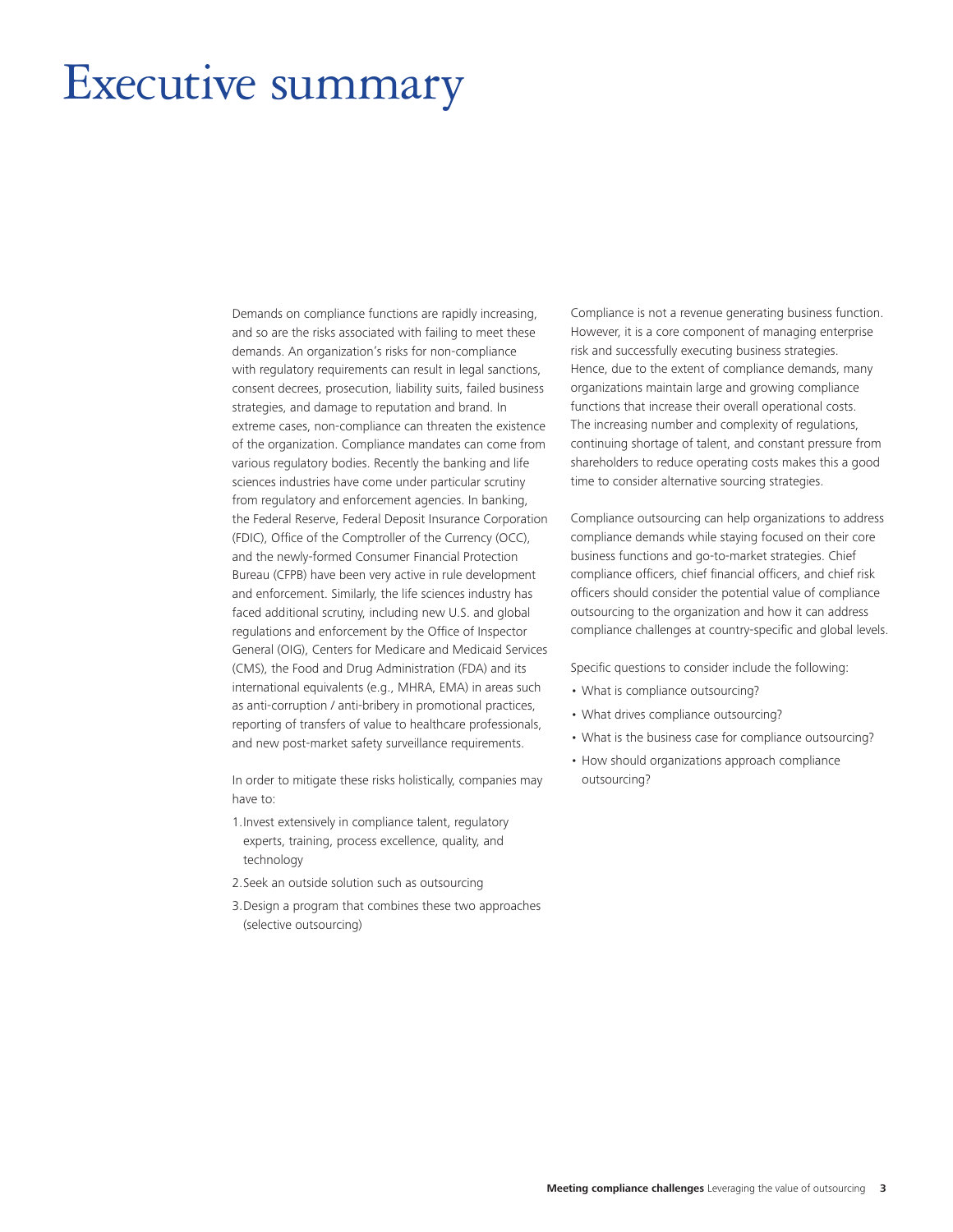# What is compliance outsourcing?

Compliance outsourcing is the outsourcing of business functions and processes associated with compliance to a party other than an in-house compliance department — usually to a third-party provider or vendor located domestically or offshore. Compliance processes may be outsourced to a captive organization, such as a subsidiary owned by an organization or its parent company, or to a third-party provider. On a continuum between a wholly owned captive and a third-party provider there are several variations. These variations include an assisted captive, which is a wholly owned facility, built, and/or managed with a third party; an outsourcing relationship with a third party chosen for subject matter competencies and local market experience, local regulatory knowledge; or buildoperate-transfer facilities, which are initially owned by a third party and then transferred to full ownership by the organization.

Specific compliance activities to outsource may include:

• Collecting compliance data and information from systems and individuals

for compliance

- • Assisting with internal and external compliance reporting
- Testing and monitoring business processes and systems
- • Performing trend analysis and predictive modeling for compliance operations

Organizations unfamiliar with compliance outsourcing might view the practice as impractical or even impossible. Challenges in areas such as data privacy, regulatory complexity, reporting accuracy, responsiveness, and infrastructure might initially appear to rule out compliance as a candidate for outsourcing. Yet, some of those very challenges argue in favor of compliance outsourcing, as they may in fact be addressed more effectively by specialists outside of the organization. Having the challenges addressed effectively and economically is a major benefit of compliance outsourcing. Outsourcing does, however, bring its own requirements for a suitable vendor risk management program. Such programs should outline appropriate controls in alignment with the organization's vendor management policies and associated regulatory requirements.

#### Potential benefits of compliance outsourcing

The right compliance outsourcing provider should provide the following benefits:

- Gains in efficiency and quality achieved by leveraging structured processes
- • Access to subject matter specialists
- • Seamless execution of end-to-end processes, from compliance assessment through corrective action
- Flexibility to scale deployment of skilled resources up or down as needed
- Data analytics and reporting tools that provide predictive trends and insights
- Reduced burden on internal infrastructure and resources
- • Reduced cost

A strategy of selective outsourcing — choosing which compliance processes to conduct in-house and which to outsource — can enable the organization to improve its allocation of resources. This reflects the overall goal of outsourcing — to place operational functions with a third party who can execute them at high levels of quality, with responsiveness, costeffective delivery models, and to free up internal resources for revenue-generating activities.

In addition, recruiting and training qualified professionals has become extremely difficult. The supply of compliance specialists is small relative to the demands of highly regulated organizations. Organizations are becoming deeply concerned about the risks posed by the talent deficit in light of regulatory complexity and change, global scope of operations, and levels of investment needed to recruit, train, and retain people with the required knowledge and expertise.

Perhaps the real question is not whether an in-house compliance function could address many of the challenges, but whether it should try to address them?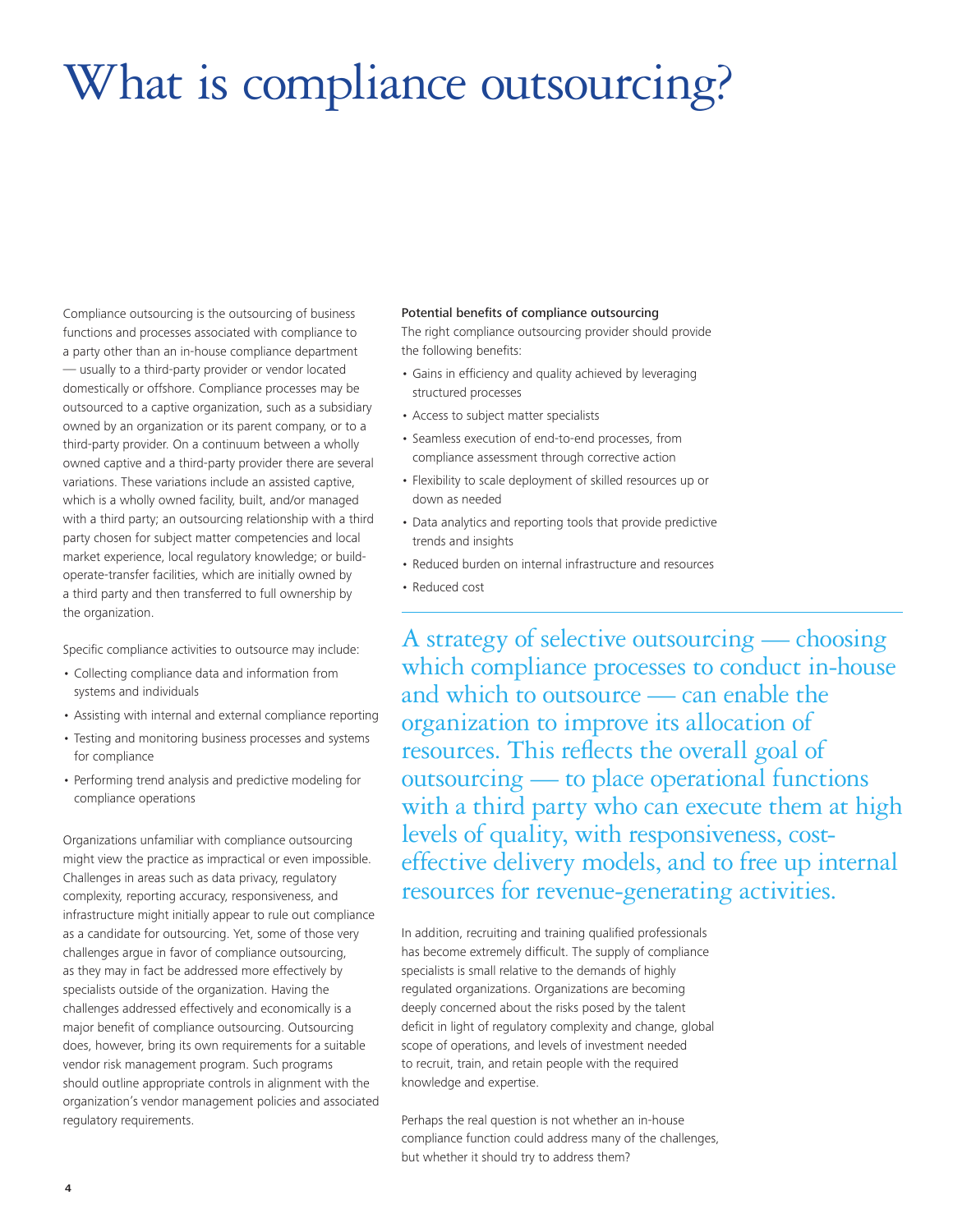#### Types of outsourcing

Compliance outsourcing is a type of knowledge process outsourcing (KPO), which in the past several years has joined its long-established counterparts — information technology outsourcing (ITO) and business process outsourcing (BPO) — as an accepted practice. KPO activities tend to be more complex than those associated with ITO and BPO. KPO calls for the application of knowledge, such as industry knowledge, understanding of regulations, compliance frameworks, valuation, actuarial experience, and data analytics to generate knowledgeintensive deliverables. Some of the key deliverables in the highly regulated healthcare and financial industries include, but are not limited to: compliance reports for regulatory filings, clinical research, Financial Industry Regulatory Authority (FINRA) reporting, and credit and investment analysis.

A KPO provider can yield high-quality results to an organization, particularly in an area as complex as regulatory compliance. Organizations should clearly understand the KPO providers' capabilities, experience, culture, values, and ability to work with them as their extended enterprise. To realize the full value of outsourcing, a cost-benefit analysis should be conducted prior to selecting the outsourcing provider. It should cover the full duration of the outsourcing contract and establish applicable service level agreements (SLAs). The KPO provider can generate reports and other information for regulatory and compliance submissions. However, the organization remains accountable — as it would for any outsourcing arrangement — for meeting its regulatory and compliance reporting requirements.

In general, properly planned and implemented outsourcing provides strategic as well as tactical benefits. Among these are the potential to generate positive structural change — or even transformation — in the organization by encouraging management to identify, analyze, and rationalize activities from both cost and value generating perspectives. On that basis, management can then decide which core and non-core operational and non-operational activities to execute in-house and which to execute through outsourcing.

Over time, the organization can foster strategic relationships with the right outsourcing providers, relationships that add strategic value — that is, value beyond simple provision of services. For example, providers of outsourced services can encourage innovation and increase competitiveness. They can do so not only by providing leading practices in their areas of specialization, but also by enabling management to focus on the true strategic agenda of the enterprise. Management can do this because outsourcing frees up executives' attention and "intellectual bandwidth," as well as financial, human, IT, and other resources. This can also enable leaders to pursue the strategic agenda more vigorously and with fewer distractions.

In addition, outsourcing provides well-documented cost benefits. The *Deloitte 2012 Global Outsourcing and Insourcing Survey* found 57 percent of respondents — 111 companies representing 22 primary industries with \$1 billion to \$5 billion median revenue — achieved cost savings of more than 10 percent and only 6 percent experienced increased costs.<sup>1</sup>

#### **Anticipated and achieved cost reductions due to outsourcing**



Source: Deloitte 2012 Global Outsourcing and Insourcing Survey

As used in this document, "Deloitte" means Deloitte LLP and its subsidiaries. Please see www.deloitte.com/us/about for a detailed description of the legal structure of Deloitte LLP and its subsidiaries. Certain services may not be available to attest clients under the rules and regulations of public accounting.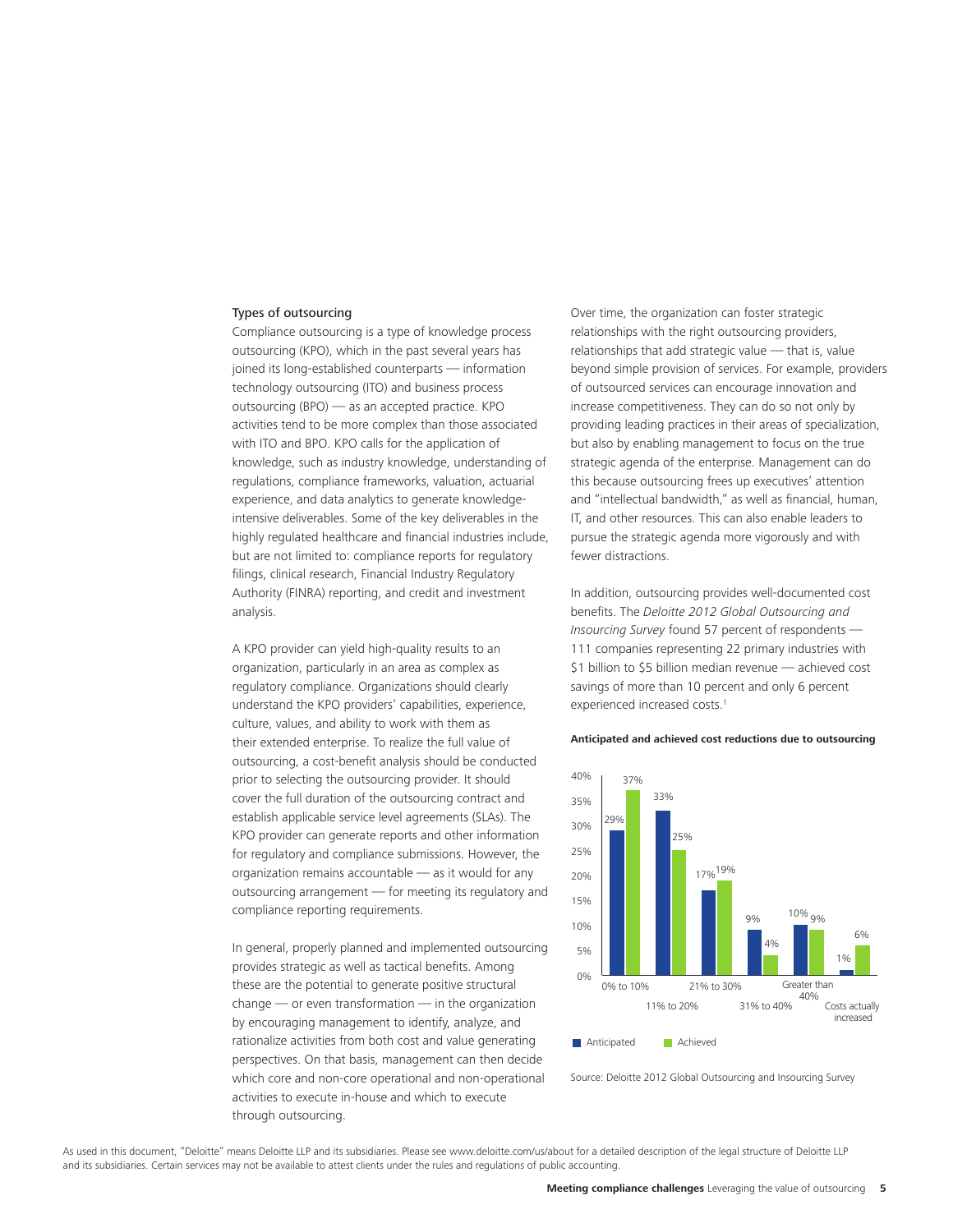# What drives compliance outsourcing?

The decision to outsource may be driven by one or more of the specific challenges that compliance functions currently face, including the following:

- Coping with talent shortages: Increased regulatory compliance complexity requires individuals who are skilled in risk management and have knowledge of regulatory and compliance operations. These professionals are in short supply and high demand. Organizations have to deal with increased operational budgets to provide training, an extended talent pool to manage continued compliance, and high attrition issues.
- Sub-optimal compliance processes: Organizations want to focus on improving and streamlining to make their compliance processes predictable. However, continuous changes in the regulatory landscape can make investments in compliance processes reactive. This often leads to a challenge for the organization whereby compliance processes may not follow the leading practices. This can result in a higher cost of compliance, lower quality levels, and possibilities of rework.
- Investing in technology infrastructure: Organizations are continuously investing in technology and related infrastructure to help facilitate meeting compliance needs. With the continuous changes in existing regulations, as well as new regulations, technology investment needs are both one-time and continuous.
- Addressing global compliance needs: International organizations are making extensive investment in hiring and training global talent pool. Additional investments are needed to develop a global knowledge base and expertise to address differences in regulatory requirements and successfully drive their global compliance operations.
- Increasing operating costs: Increased resource requirements (people, processes, and technology) due to significant changes in regulatory environments are having significant impact on operating costs.

In recent times, these compliance challenges have been amplified due to increased regulatory requirements such as the Dodd-Frank Wall Street Reform and Consumer Protection Act (Dodd-Frank), U.S. healthcare reform, the Physician Payment Sunshine Act, the Foreign Account Tax Compliance Act (FATCA), Markets in Financial Instruments Directive II (MiFID II), as well as longer standing, and often changing, regulations in areas such as product safety, quality, Anti-Money Laundering (AML), and many others.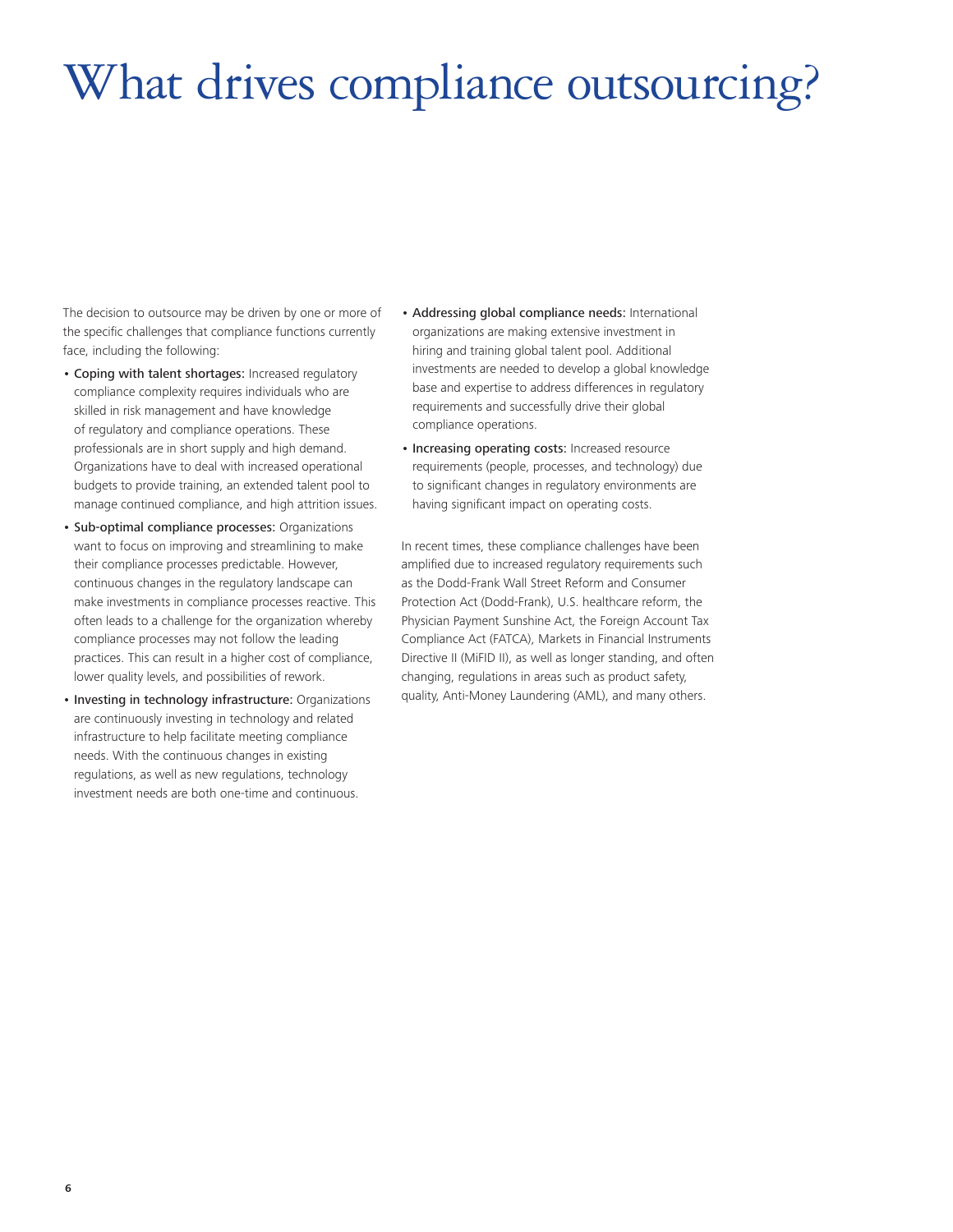#### **Considerations in life sciences and financial services**

The more regulated an industry and the more dynamic its regulatory environment, the stronger the motivation to consider compliance outsourcing. Two such industries include life sciences and financial services.

#### **Life sciences**

Life sciences and healthcare organizations face particularly high regulatory and compliance demands and consequences:

- Eleven major pharmaceutical companies paid a total of more than \$6 billion in fines to the U.S. government over regulatory non-compliance in 2010 and 2009.2
- The FDA issued a total of 1,720 warning letters in 2011, a dramatic 155 percent increase over the total of 673 warning letters in fiscal 2010.3
- Heightened regulatory scrutiny has increased the need for full and timely regulatory reporting. Companies may need to provide new product submissions to the FDA when significant changes are made to their products. They may be required to report adverse events and recalls to the agency. Reporting requirements under the Sunshine Act and FCPA require companies to improve their oversight of U.S. and global operations.
- Regulations such as U.S. healthcare reform have increased the complexity of compliance management while putting revenues at risk. By 2015, the impact could be a 14 percent decrease in revenue and a permanent shift toward less profitable business.4

#### **Financial services**

Financial services organizations face intensified regulatory attention:

- In the United States, Dodd-Frank passed in July 2010. still being developed – to increase the compliance workload in affected financial services companies.
- MiFID II, once implemented, may fundamentally change the way securities markets can operate in Europe by significantly impacting the entire securities value chain.<sup>5</sup>
- In 2011, the SEC initiated a record number of enforcement actions — 735, an 8 percent increase over 631 cases initiated in 2010. This resulted in more than \$2.8 billion in penalties and disgorgement.<sup>7</sup>
- Companies face risk with trade reporting rules. If information is reported incorrectly, they are subject to fines and sanctions for failing to comply with the reporting rule.
- The Volcker Rule imposes prohibitions and requirements on banking entities that engage in proprietary trading or have investments in, or certain relationships with, hedge funds or private equity funds.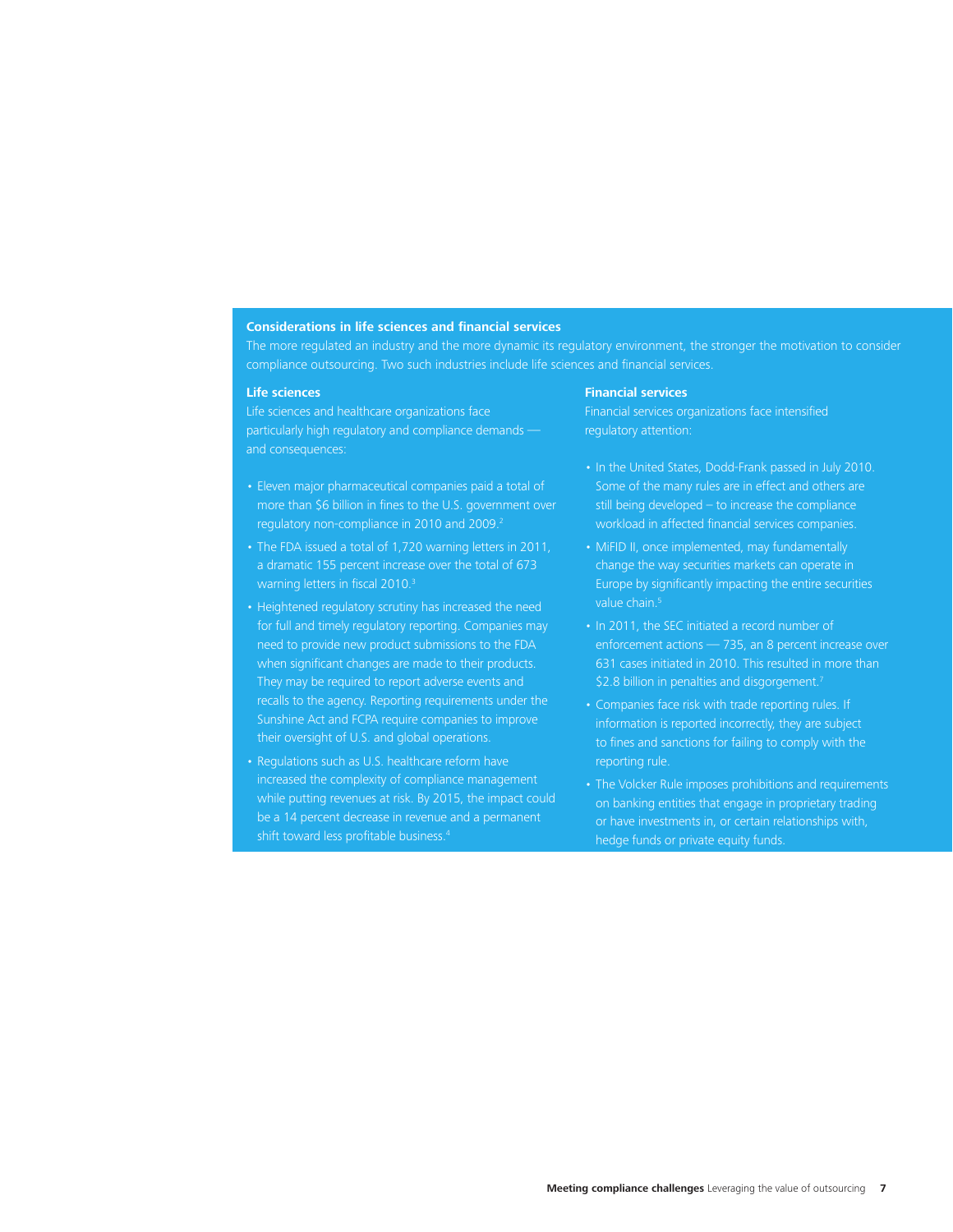### What is the business case for compliance outsourcing?

Each organization must develop and consider its individual business case for outsourcing compliance, versus supporting compliance with an in-house operation, which may require ever-increasing investment in talent and IT resources. Demand for compliance systems and talent has raised the cost of maintaining compliance infrastructure. Even with proper funding, an organization's ability to scale up compliance operations may be limited by the availability of adequately qualified people to an in-house compliance function.

In contrast, external providers focus on developing and maintaining the required knowledge as a core competency, often by hiring former regulators and compliance officers and developing industry-aligned talent pools. The external providers also bring their process frameworks, knowledge from performing similar services for other clients, and accelerators to the delivery of valuebased compliance outsourcing services.

Outsourced compliance providers can offer several potential advantages over in-house compliance functions, mainly due to the specialization and systems they must maintain as service providers.

| <b>Considerations</b>                                                   | In-house       | <b>Outsourced</b> |
|-------------------------------------------------------------------------|----------------|-------------------|
| Cost                                                                    | Fixed          | Variable/reduced  |
| Staffing flexibility                                                    | <b>Limited</b> | Just-in-time      |
| Competency/skills                                                       | Constrained    | On demand         |
| Talent availability with industry knowledge                             | <b>Limited</b> | Readily available |
| Training impact                                                         | Time and cost  | None              |
| International challenges (language, local laws, travel time, and costs) | Significant    | Minimal           |
| Leading practices                                                       | Siloed         | Holistic          |
| Speed of change                                                         | Slower         | Proactive         |
|                                                                         |                |                   |

#### **A comparison: In-house and outsourced compliance**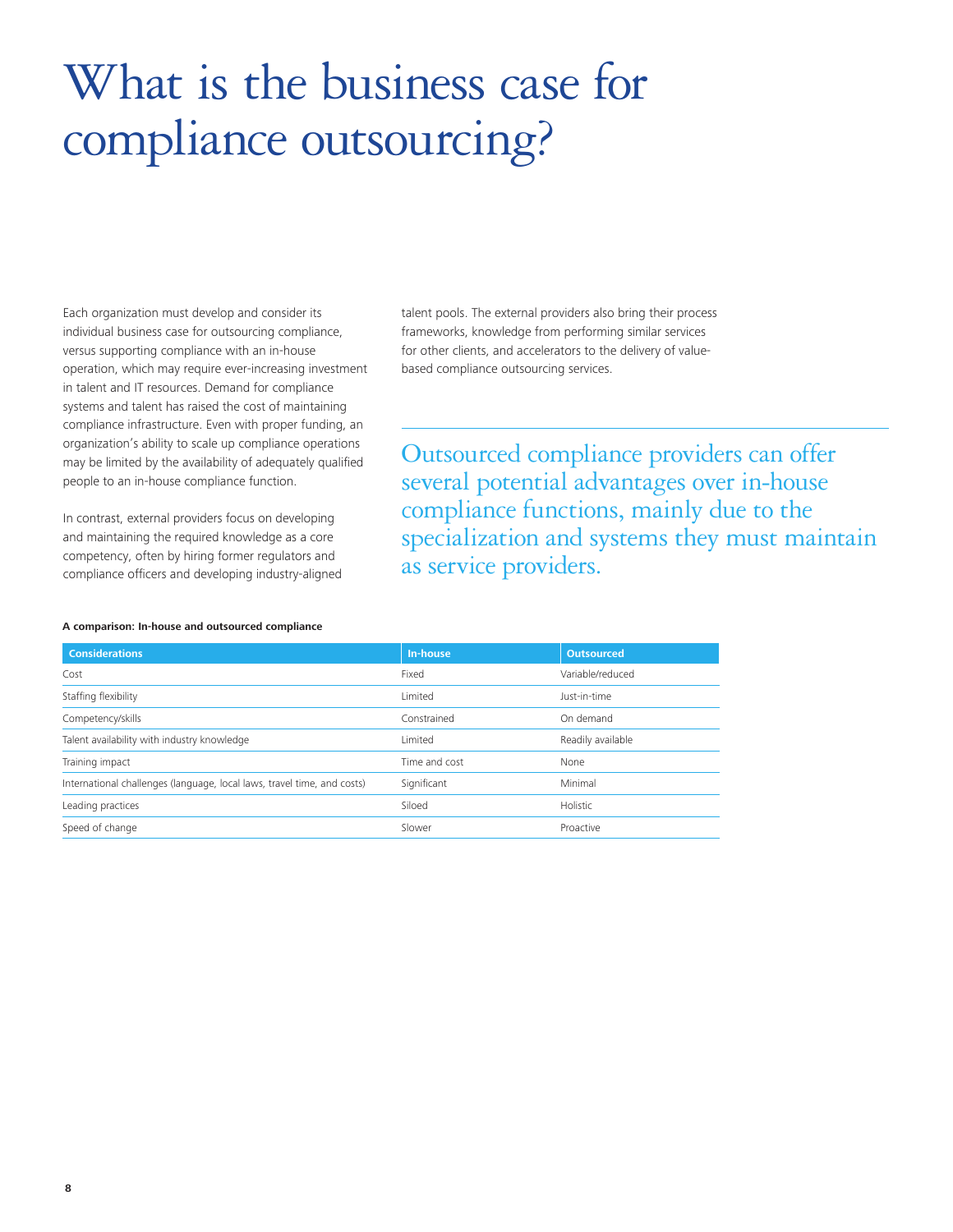### How should organizations approach compliance outsourcing?

A strategic approach to compliance outsourcing is likely to produce high-quality results. The following table presents a strategic, phased approach to implementing compliance outsourcing:

#### **A strategic approach to compliance outsourcing**

| Create an outsourcing strategy                                                                                                                             | Select an outsourcing<br>provider                                                                                                 | Plan transition of<br>outsourced processes                                                         | <b>Transition and</b><br>operationalize                                                                                                               | <b>Conduct ongoing testing</b><br>and analytics                                                                                                                  |  |
|------------------------------------------------------------------------------------------------------------------------------------------------------------|-----------------------------------------------------------------------------------------------------------------------------------|----------------------------------------------------------------------------------------------------|-------------------------------------------------------------------------------------------------------------------------------------------------------|------------------------------------------------------------------------------------------------------------------------------------------------------------------|--|
| <b>Key activities</b>                                                                                                                                      |                                                                                                                                   |                                                                                                    |                                                                                                                                                       |                                                                                                                                                                  |  |
| Develop master list of<br>compliance processes and<br>reports                                                                                              | Develop and issue RFx                                                                                                             | Develop a transition plan and<br>craft service-level agreements                                    | Collect data, populate IT systems<br>and tools, and analyze resulting<br>information                                                                  | Assess processes and<br>systems against compliance<br>requirements                                                                                               |  |
| Evaluate processes to keep<br>in-house or outsource                                                                                                        | Develop outsourcing provider<br>evaluation framework                                                                              | Develop shared understanding<br>of risks and priorities with the<br>provider                       | Compile accurate, timely internal<br>and external reports                                                                                             | Conduct quality reviews,<br>outsourcing provider risk<br>reviews, audits, and onsite visits                                                                      |  |
| Assess potential investments,<br>quality, expenses, and return<br>on outsourcing                                                                           | Manage the RFP process,<br>evaluate responses, and select<br>provider                                                             | Leverage internal and provider<br>tools and technologies to<br>increase efficiencies               | Flag potential risks and instances<br>of noncompliance, and escalate as<br>appropriate                                                                | Perform data analysis and<br>trend reporting                                                                                                                     |  |
| Evaluate location risk and<br>business continuity risk                                                                                                     | Negotiate final contracts and<br>scope of work                                                                                    | Stabilize compliance<br>operations and effect<br>knowledge transfer to provider                    | <b>Establish mechanisms to respond</b><br>to changes in regulations and<br>compliance demands                                                         | <b>Monitor performance</b><br>against KPIs                                                                                                                       |  |
| <b>Key considerations</b>                                                                                                                                  |                                                                                                                                   |                                                                                                    |                                                                                                                                                       |                                                                                                                                                                  |  |
| • Strategic assessment<br>• Risk assessment<br>• Cost benefit analysis<br>• Review compliance<br>outsourcing strategy with<br>relevant government agencies | • Cost benefits and relationships<br>• Capabilities of the provider<br>• Provider's risk management<br>and reporting capabilities | • Shared philosophy<br>regarding risk<br>• Open communication<br>channel<br>• Cultural integration | • Clear reporting and<br>remediation mechanisms<br>• Strong relationship<br>management<br>• Local checkpoint for quality<br>• Internal audit coverage | • Investment in internal IT<br>systems and capabilities<br>• Rationalizing, harmonizing,<br>monitoring, and reporting<br>mechanisms<br>• Internal audit coverage |  |

Managing an ongoing outsourcing relationship requires attention and effort. This may entail periodic checks on the outsourcer's facilities, and monitoring quality and key performance indicators (KPIs).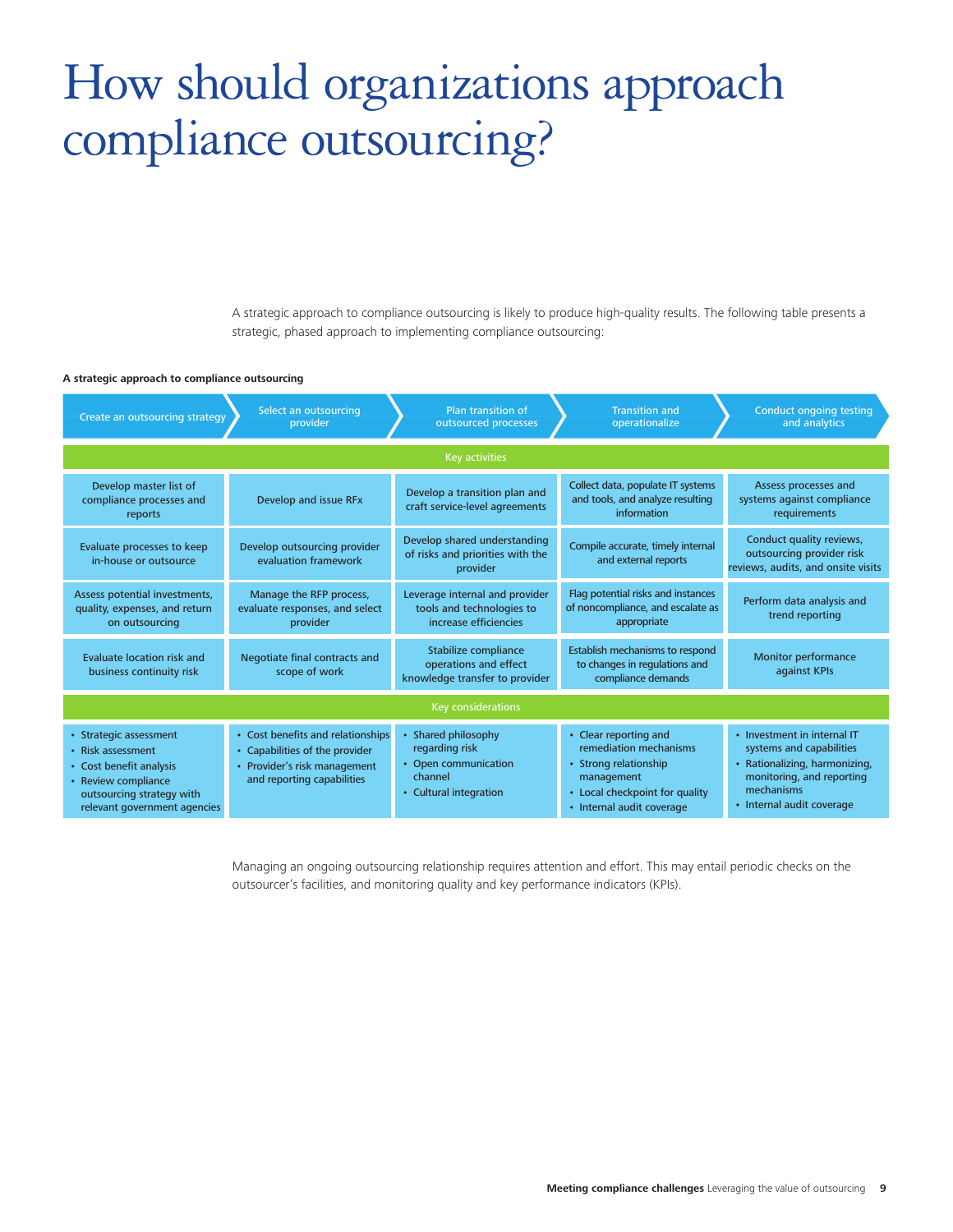#### **Achieving data security**

Outsourcing can present risks to data security, including risks to intellectual property and information on strategies and operations. As such, an organization will want its third-party compliance provider to take appropriate measures to protect the security of the organization's data. To improve data security when outsourcing compliance, consider these steps:

- At the request for proposal stage or third-party vetting stage, clearly define the data security requirements and expectations for the security environment
- During the provider selection process, assess the providers' IT security and business continuity capabilities and plans
- In contracting, require the provider to maintain a client-specific security and control environment
- In the contract, define the frequency and types of provider audits the organization may conduct (e.g., scheduled or ad hoc, complete, or partial)

Provider selection criteria, service contracts, and servicelevel agreements should place high priority on data security and specify the tools and techniques that can be employed to achieve it.

#### **Outsourced compliance: An option worth considering**

Given the number and complexity of compliance demands — and the resulting stress on internal resources outsourcing compliance is an option worth considering.

While the organization remains responsible for compliance and any risks, outsourcing can enable management to selectively employ a mix of internal and external resources to meet compliance demands.

In providing compliance as a service, compliance outsourcing providers develop and maintain the necessary talent, knowledgebase, industry knowledge, process frameworks, scalable infrastructure, and global presence. They devote resources to monitoring and understanding regulatory demands. They amortize the costs of compliance across their client base. As a result, compliance needs can be addressed cost-effectively and liberated resources moved to higher value activities. In a nutshell, this is how efficient compliance outsourcing works.

#### **Endnotes**

1 Deloitte 2012 Global Outsourcing and Insourcing Survey Results, Executive Summary; http://www.deloitte.com/assets/Dcom-UnitedStates/Local%20Assets/ Documents/IMOs/Shared%20Services/us\_sdt\_2012GlobalOutsourcingandInsourcingSurveyExecutiveSummary\_050112.pdf.

2 Biggest pharma settlements in the past two years by Cliffprf Mintz, April 18, 2011

http://ehealthforum.com/blogs/cliffmz/looking-back-the-largest-big-pharma-drug-settlements-in-the-past-two-years-b17615.html.

3 FDA Enforcement Statistics Summary, FDA Warning Letters, Fiscal Years 2004 – 2011, http://www.fda.gov/downloads/ICECI/EnforcementActions/UCM285781.pdf.

4 Moving Target: Life Sciences, healthcare reform and the new marketplace by Sanjay Behl, Terry Hisey and Ralph Marcello, Deloitte Review, Issue 9, 2011; http://www.deloitte.com/view/en\_US/us/Insights/Browse-by-Content-Type/deloitte-review/020187972f541310VgnVCM3000001c56f00aRCRD.htm.

5 http://www.marketswiki.com/mwiki/MiFID\_II.

<sup>6</sup> SEC Enforcement Division Produces Record Results in Safeguarding Investors and Markets, SEC press release 2011-243; http://sec.gov/news/press/2011/2011-234.htm.

7 Ibid.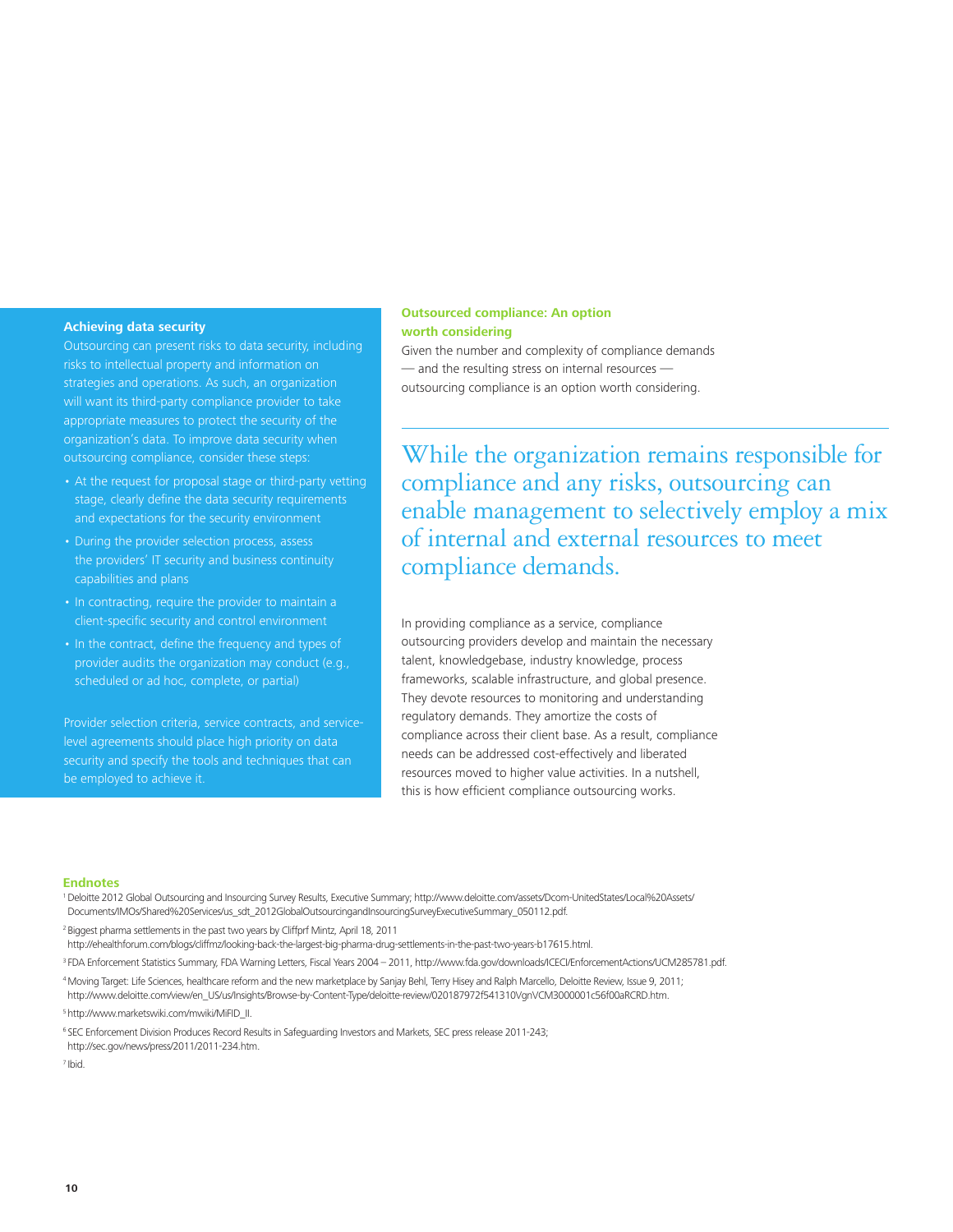### **Contacts**

#### Vishal Chawla

Principal Deloitte & Touche LLP +1 703 251 1793 vchawla@deloitte.com

Peter Lowes Principal Deloitte Consulting LLP +1 212 618 4380 plowes@deloitte.com

#### George Serafin

Managing Director Deloitte & Touche LLP +1 973 602 6067 gserafin@deloitte.com

#### Walter Hoogmoed

Principal Deloitte & Touche LLP +1 973 602 5840 whoogmoed@deloitte.com

#### Alok Sinha

Principal Deloitte & Touche LLP +1 415 783 5203 asinha@deloitte.com

#### Keith Donnermeyer

Partner Deloitte & Touche LLP +1 415 783.5554 kdonnermeyer@deloitte.com

#### Scott Rosenfelder

Director Deloitte & Touche LLP +1 312 486 2763 srosenfelder@deloitte.com

#### Andreas Tsalikis Partner Deloitte & Touche LLP +1 212 436 3941 atsalikis@deloitte.com

Thomas Rollauer Director Deloitte & Touche LLP +1 212 436 4802 trollauer@deloitte.com

#### Ajay Bolina

Principal Deloitte Consulting LLP +1 973 602 5635 abolina@deloitte.com